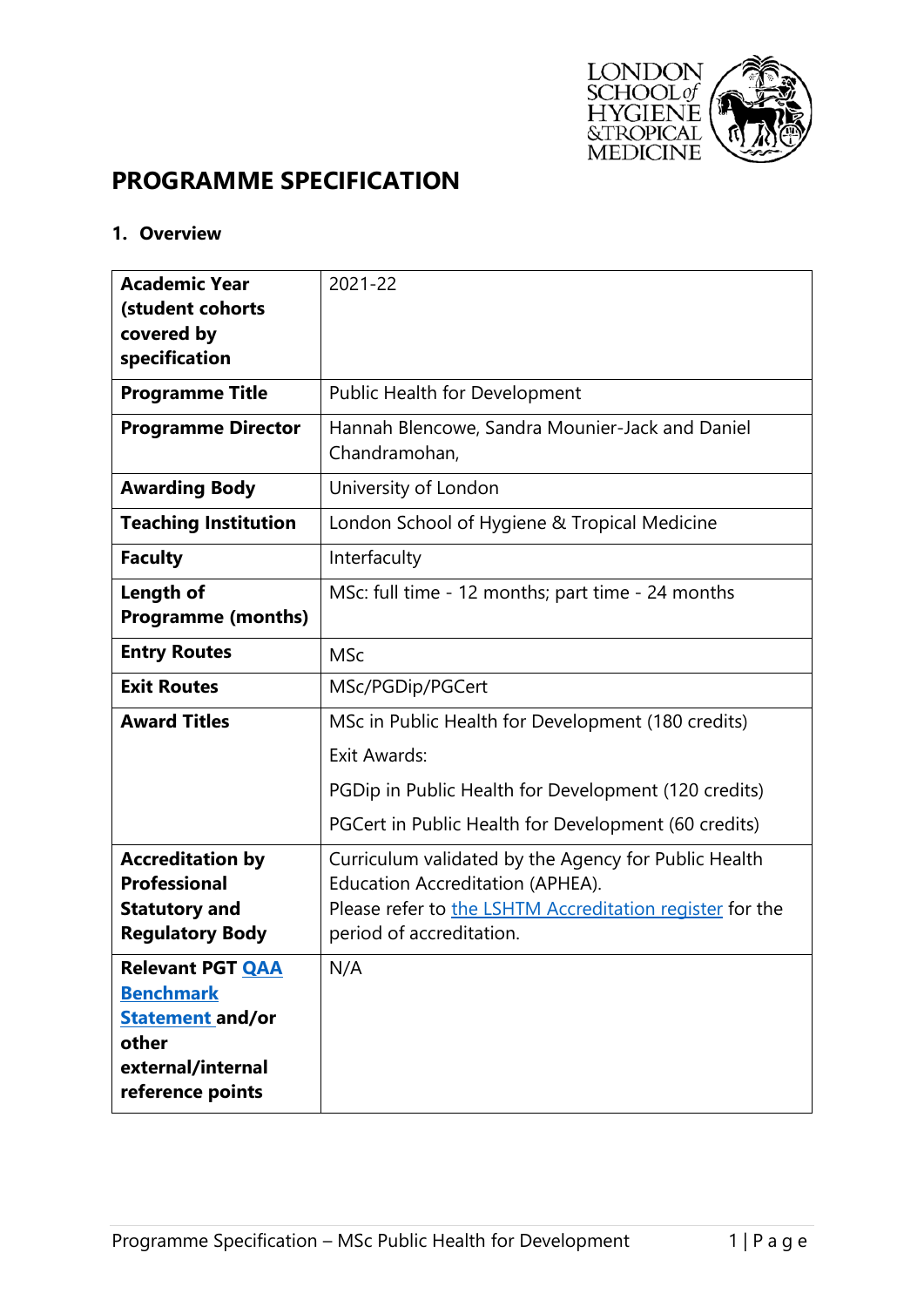

| <b>Level of programme</b><br>within the<br><b>Framework for</b><br><b>Higher Education</b><br><b>Qualifications (FHEQ)</b> | Masters (MSc) Level 7                                                                                                                                                                                                                                                                                                                                                                                                                                                                                                                                                        |  |  |  |  |
|----------------------------------------------------------------------------------------------------------------------------|------------------------------------------------------------------------------------------------------------------------------------------------------------------------------------------------------------------------------------------------------------------------------------------------------------------------------------------------------------------------------------------------------------------------------------------------------------------------------------------------------------------------------------------------------------------------------|--|--|--|--|
| <b>Total Credits</b>                                                                                                       | <b>CATS: 180</b>                                                                                                                                                                                                                                                                                                                                                                                                                                                                                                                                                             |  |  |  |  |
|                                                                                                                            | <b>ECTS: 90</b>                                                                                                                                                                                                                                                                                                                                                                                                                                                                                                                                                              |  |  |  |  |
| <b>HECoS Code</b>                                                                                                          | 101317                                                                                                                                                                                                                                                                                                                                                                                                                                                                                                                                                                       |  |  |  |  |
| <b>Mode of Delivery</b>                                                                                                    | Our ambition is to open our London campus for as much<br>activity as possible but are mindful that the outbreak of<br>COVID-19 is unprecedented and has the potential to<br>influence the delivery of education around the world for<br>some time to come. We will monitor the pandemic and<br>associated Government restrictions carefully and adjust<br>our plans accordingly.<br>As part of our response to the ongoing pandemic LSHTM<br>developed a flexible learning model allowing a switch<br>between face-to-face and digital delivery as<br>circumstances dictate. |  |  |  |  |
| <b>Mode and Period of</b><br><b>Study</b>                                                                                  | Full time (12 months) or part time/split study (24 months)                                                                                                                                                                                                                                                                                                                                                                                                                                                                                                                   |  |  |  |  |
| <b>Cohort Entry Points</b>                                                                                                 | Annually in September                                                                                                                                                                                                                                                                                                                                                                                                                                                                                                                                                        |  |  |  |  |
| <b>Language of Study</b>                                                                                                   | English                                                                                                                                                                                                                                                                                                                                                                                                                                                                                                                                                                      |  |  |  |  |
| <b>Re-sit Policy</b>                                                                                                       | https://www.lshtm.ac.uk/sites/default/files/academic-<br>manual-chapter-08a.pdf                                                                                                                                                                                                                                                                                                                                                                                                                                                                                              |  |  |  |  |
| <b>Extenuating</b><br><b>Circumstances Policy</b>                                                                          | https://www.lshtm.ac.uk/sites/default/files/academic-<br>manual-chapter-07.pdf                                                                                                                                                                                                                                                                                                                                                                                                                                                                                               |  |  |  |  |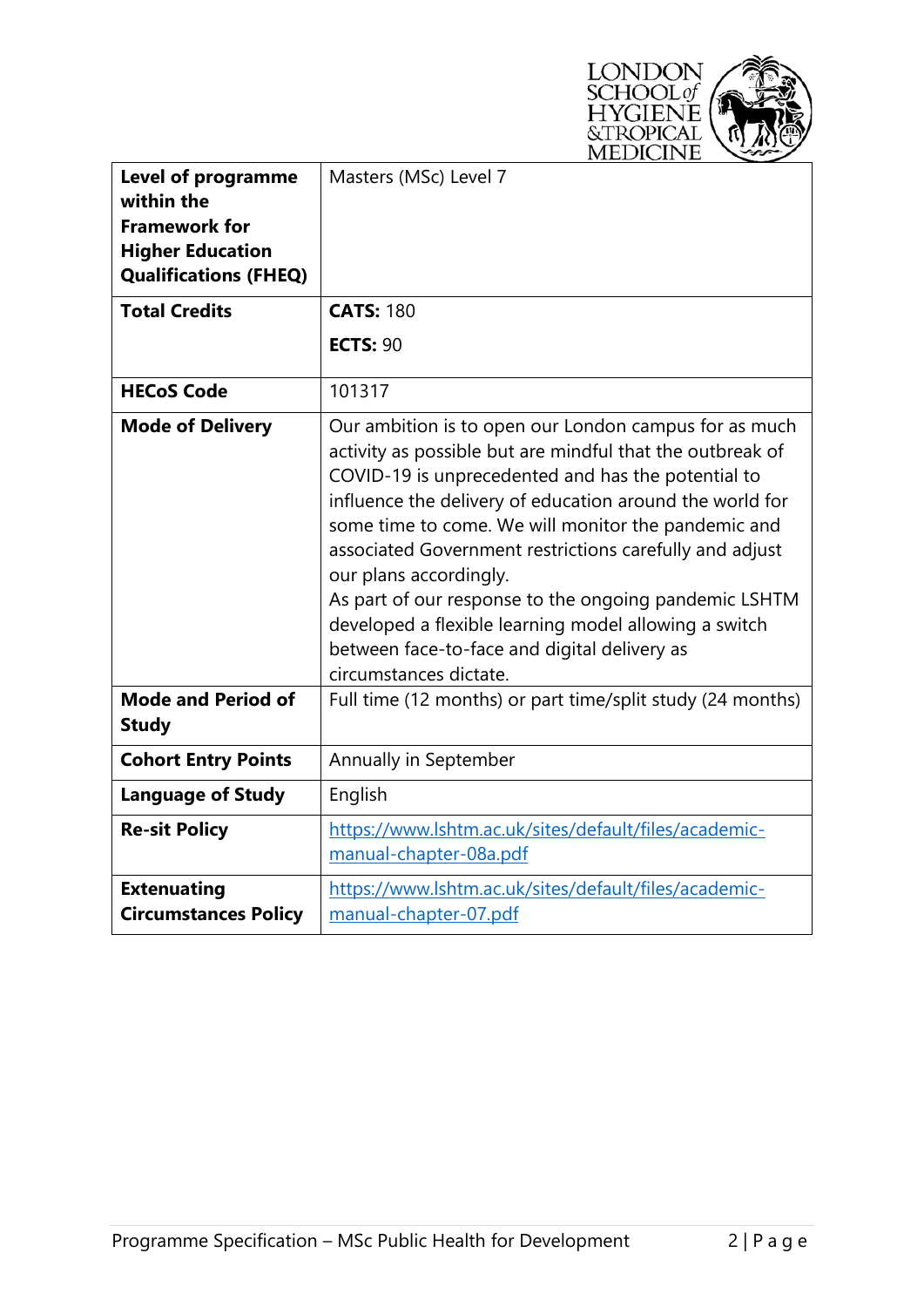

| Programme<br><b>Description</b>             | The programme is structured to accommodate the needs<br>of students who come from a range of professional<br>backgrounds and who intend to develop different<br>professional skills.                                                                                                                                                                                                                                                                                                                                                   |
|---------------------------------------------|----------------------------------------------------------------------------------------------------------------------------------------------------------------------------------------------------------------------------------------------------------------------------------------------------------------------------------------------------------------------------------------------------------------------------------------------------------------------------------------------------------------------------------------|
|                                             | In term 1 students study core public health research skills:<br>epidemiology, statistics, health economics, social research<br>and health policy. In term 2 we offer an extensive choice<br>of modules and students are guided in their choice by<br>their personal tutors to build a coherent package to suit<br>their career needs.                                                                                                                                                                                                  |
|                                             | Public Health for Development students have at least two<br>years' experience of working in public health, of public<br>health teaching or of research in a low- or middle-income<br>country. We see this experience as a rich resource and in<br>term 1 a series of seminars is organised in which students<br>learn from one another through presentations and<br>themed discussions on their professional experience.<br>They reflect critically on public health achievements in<br>light of material they study on the programme. |
|                                             | Towards the end of the teaching year, Public Health for<br>Development students are encouraged to take the<br>unifying module: Applying Public Health Principles. They<br>also write a research report which addresses a research<br>question relating to public health in a low- or middle-<br>income country, through primary research, the analysis of<br>data, a literature review, a policy report or by writing a<br>research proposal.                                                                                          |
|                                             | The student body is a key resource on this programme.<br>The Covid-related situation permitting, we enhance<br>group identity by organising two over-night stays away<br>from London, one at the beginning and one at the end of<br>the programme.                                                                                                                                                                                                                                                                                     |
| <b>Date of Introduction</b><br>of Programme | September 1978 (as MSc Community Health in<br>Developing Countries)                                                                                                                                                                                                                                                                                                                                                                                                                                                                    |
| (month/year)                                | September 1994 (title changed to MSc Public Health in<br>Developing Countries)                                                                                                                                                                                                                                                                                                                                                                                                                                                         |
|                                             | September 2016 (title changed to MSc Public Health for<br>Development)                                                                                                                                                                                                                                                                                                                                                                                                                                                                 |
| Date of production /<br>revision of this    |                                                                                                                                                                                                                                                                                                                                                                                                                                                                                                                                        |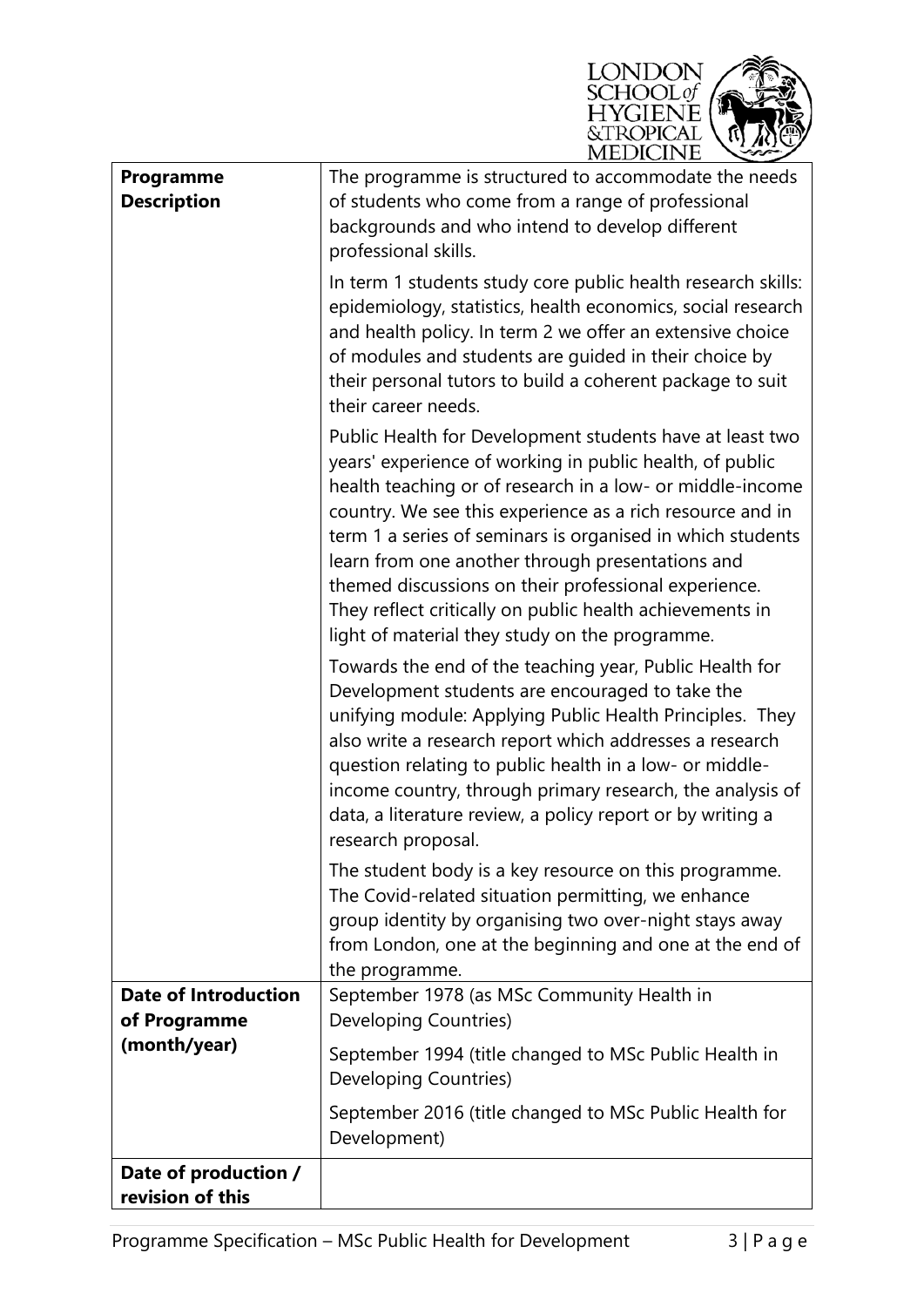

| programme     | November 2020 |
|---------------|---------------|
| specification |               |
| (month/year)  |               |

# **2. Programme Aims & Learning Outcomes**

### **Educational aims of the programme**

The aim of the programme, consistent with LSHTM's mission to improve health worldwide, is to equip students with skills needed to appreciate and analyse public health concerns in low-income countries, and to design and evaluate actions to improve public health. The programme considers issues of health and the provision of health services from a multidisciplinary perspective. Public Health for Development students have substantial experience of planning or implementation of public health programmes, of teaching or public-health-related research in low-income countries. We complement formal teaching with peer-to-peer learning that builds on this professional experience.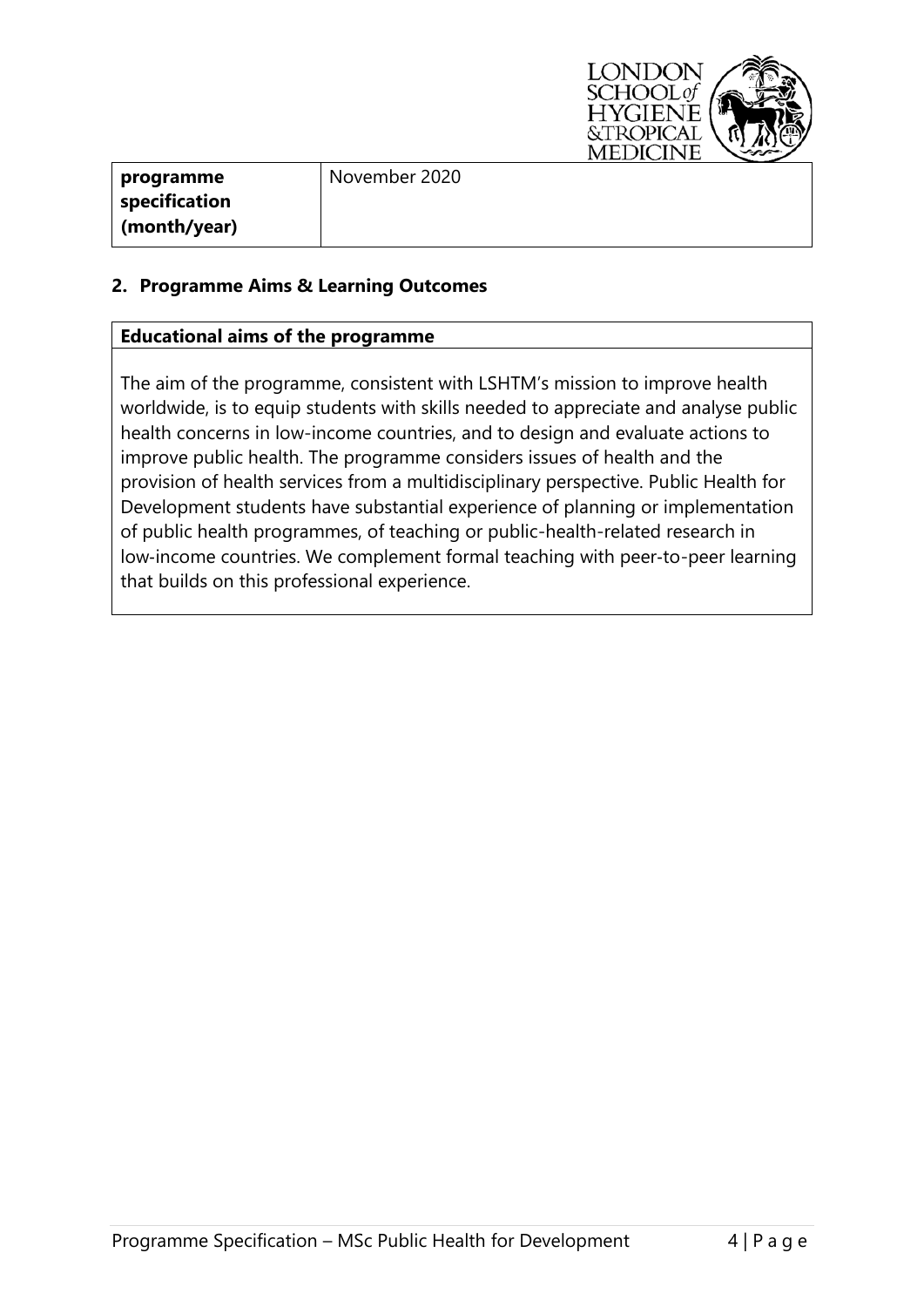

## **Programme Learning Outcomes**

By the end of the programme, students will able to:

- 1. demonstrate knowledge, understanding and skills in core public health disciplines including epidemiology, statistics, social science research, health economics and health policy;
- 2. demonstrate knowledge and understanding of a range of current issues and topics related to public health in low- and middle-income settings;
- 3. apply public health knowledge and skills to identify and assess public health problems in low- and middle-income countries;
- 4. formulate appropriate public health policies and strategies to control health problems and promote health in low- and middle-income countries;
- 5. evaluate actions designed to improve public health in low- and middle-income countries;
- 6. frame knowledge of public health within a development context.

# **Teaching and Learning Strategy**

The programme is taught using a teaching methods including: lectures, small group seminars, practicals, and group-work with peers. All elements of the programme have specific learning objectives, with content designed to help students achieve these outcomes. Students are expected to learn through both directed and self-directed study.

In addition, on the MSc Public Health for Development programme, we build on the group's professional experience through peer-learning seminars in which students are asked to present and reflect on their public health experience in light of the material they are covering on the programme.

#### **Assessment Strategy**

The programme is assessed through individual module assessments (which may include essays, other written coursework, short written exams, practical exams, group-work, presentations or other methods), formal summer exams, and a project report. Such tasks are designed to assess, using the most appropriate method, whether learning objectives have been met.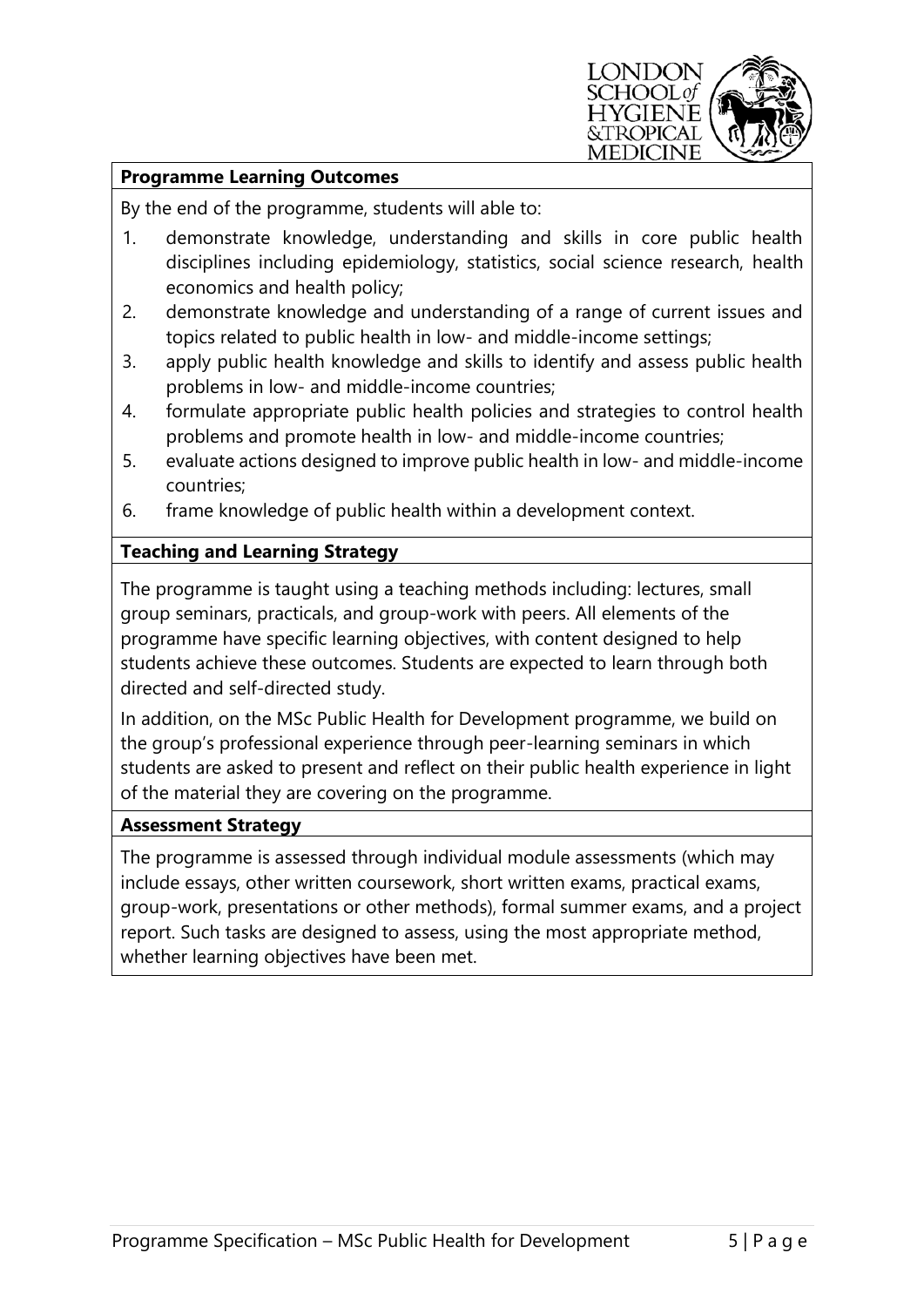# **3. Programme Structure and features, modules, credit assignment and award requirements**

| <b>Full-time Masters</b>   | Term 1 | Term 2 | Term 3 | Total Credits |
|----------------------------|--------|--------|--------|---------------|
| Compulsory Modules         |        |        |        | 60            |
| <b>Recommended Modules</b> |        |        |        |               |
| Project                    |        |        |        | 45            |

Module information is correct at the time of publication, but minor amendments may be made subject to approval as detailed in Chapter 3 of the LSHTM Academic [Manual.](https://www.lshtm.ac.uk/sites/default/files/academic-manual-chapter-03.pdf) Optional (i.e. recommended non-compulsory) modules listed are indicative and may change from year to year. [https://www.lshtm.ac.uk/study/courses/changes](https://www.lshtm.ac.uk/study/courses/changes-courses)[courses](https://www.lshtm.ac.uk/study/courses/changes-courses)

| <b>Term</b>    | <b>Slot</b>    | <b>Module</b><br>Code | <b>Module Title</b>                             | <b>Module Type</b><br>(compulsory or<br>recommended) | <b>Credits</b><br>(CATS) |
|----------------|----------------|-----------------------|-------------------------------------------------|------------------------------------------------------|--------------------------|
| $\mathbf{1}$   | AB1            | 1103                  | Introduction to Health Economics                | Compulsory                                           | 10                       |
| 1              | AB1            | 1104                  | Principles of Social Research                   | Compulsory                                           | 10                       |
| $\mathbf{1}$   | AB1            | 1117                  | Health Policy, Process & Power                  | Compulsory                                           | 10                       |
| $\mathbf{1}$   | AB1            | 2007                  | <b>Extended Epidemiology</b>                    | Compulsory                                           | 15                       |
| 1              | AB1            | 2021                  | <b>Statistics for EPH</b>                       | Compulsory                                           | 15                       |
| $\overline{2}$ | C1             | 1400                  | <b>Health Care Evaluation</b>                   | Recommended                                          | 15                       |
| $\overline{2}$ | <b>TBC</b>     | 1457                  | Alcohol, Tobacco and other Drugs                | Recommended                                          | 15                       |
| $\overline{2}$ | C1             | 1501                  | <b>Economic Evaluation</b>                      | Recommended                                          | 15                       |
| $\overline{2}$ | C <sub>1</sub> | 1803                  | Sociological Approaches to Health               | Recommended                                          | 15                       |
| $\overline{2}$ | C <sub>1</sub> | 1807                  | Health Promotion Approaches and<br>Methods      | Recommended                                          | 15                       |
| $\overline{2}$ | C <sub>1</sub> | 2400                  | Study Design: Writing a Study<br>Proposal       | Recommended                                          | 15                       |
| $\overline{2}$ | C <sub>1</sub> | 2423                  | Research Design & Analysis                      | Recommended                                          | 15                       |
| $\overline{2}$ | C <sub>1</sub> | 2440                  | Maternal & Child Nutrition                      | Recommended                                          | 15                       |
| $\overline{2}$ | C <sub>1</sub> | 3195                  | Malaria: From Science to Policy and<br>Practice | Recommended                                          | 15                       |
| $\overline{2}$ | C <sub>1</sub> | 3457                  | <b>Designing Disease Control</b><br>Programmes  | Recommended                                          | 15                       |
| $\overline{2}$ | C <sub>2</sub> | 1401                  | History & Health                                | Recommended                                          | 15                       |
| $\overline{2}$ | C <sub>2</sub> | 1402                  | <b>Conflict and Health</b>                      | Recommended                                          | 15                       |
| $\overline{2}$ | C <sub>2</sub> | 1700                  | Qualitative Methodologies                       | Recommended                                          | 15                       |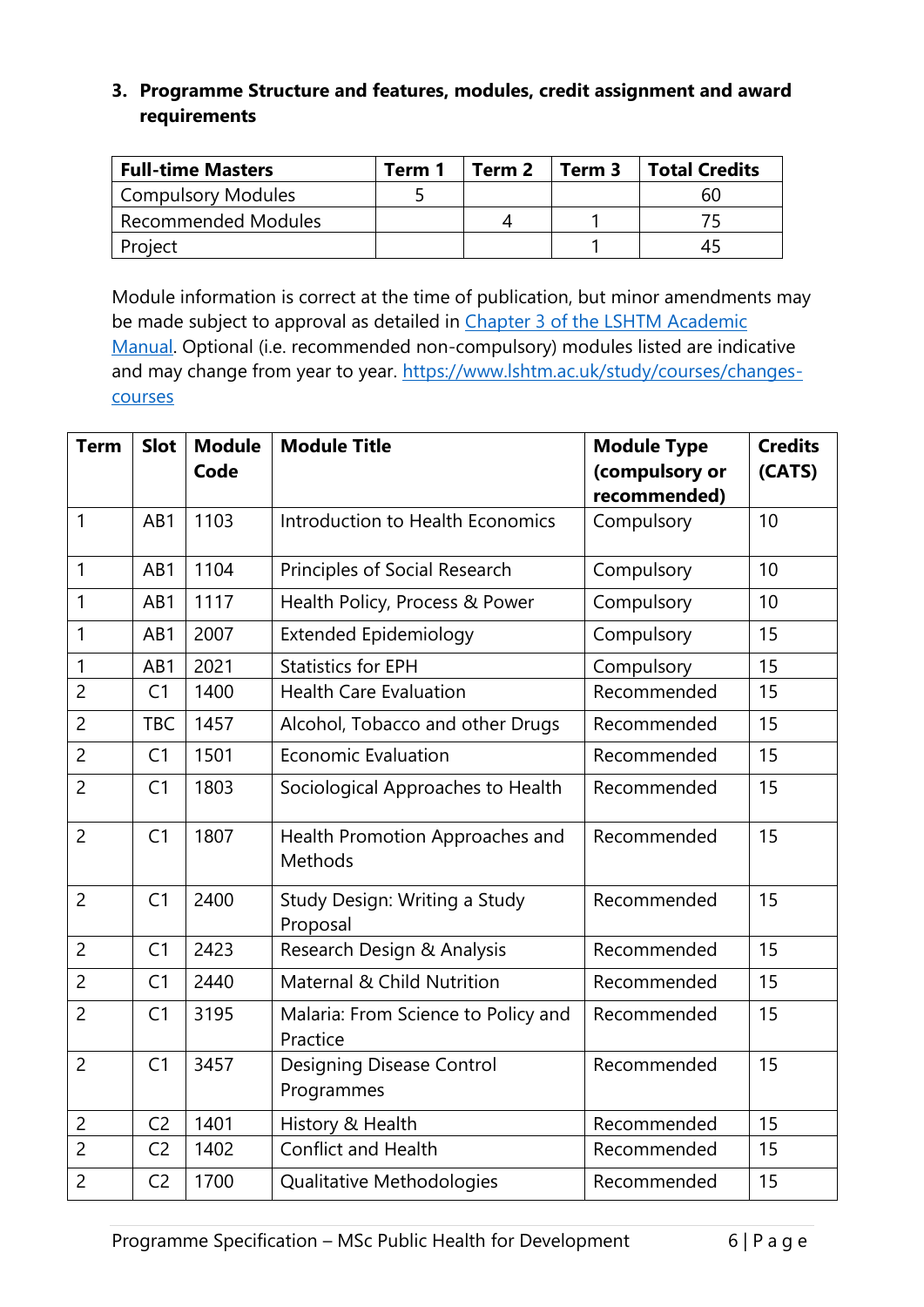| <b>Term</b>                      | <b>Slot</b>    | <b>Module</b> | <b>Module Title</b>                                             | <b>Module Type</b>          | <b>Credits</b> |
|----------------------------------|----------------|---------------|-----------------------------------------------------------------|-----------------------------|----------------|
|                                  |                | Code          |                                                                 | (compulsory or              | (CATS)         |
|                                  | C <sub>2</sub> | 1808          |                                                                 | recommended)<br>Recommended | 15             |
| $\overline{c}$<br>$\overline{2}$ | C <sub>2</sub> | 2401          | <b>Health Systems</b><br><b>Family Planning Programmes</b>      | Recommended                 | 15             |
|                                  |                |               |                                                                 |                             |                |
| $\overline{2}$                   | C <sub>2</sub> | 2402          | Statistical Methods in Epidemiology                             | Recommended                 | 15             |
| $\overline{2}$                   | C <sub>2</sub> | 2417          | Design & Analysis of<br><b>Epidemiological Studies</b>          | Recommended                 | 15             |
| $\overline{2}$                   | C <sub>2</sub> | 2436          | Population, Poverty and<br>Environment                          | Recommended                 | 15             |
| $\overline{2}$                   | D <sub>1</sub> | 1127          | <b>Evaluation of Public Health</b><br>Interventions             | Recommended                 | 15             |
| $\overline{2}$                   | D <sub>1</sub> | 1403          | Organisational Management                                       | Recommended                 | 15             |
| $\overline{2}$                   | D <sub>1</sub> | 1504          | Economic Analysis for Health Policy                             | Recommended                 | 15             |
| $\overline{2}$                   | D <sub>1</sub> | 1802          | Medical Anthropology and Public<br>Health                       | Recommended                 | 15             |
| $\overline{2}$                   | D <sub>1</sub> | 2407          | Epidemiology of Non-<br><b>Communicable Diseases</b>            | Recommended                 | 15             |
| $\overline{2}$                   | D <sub>1</sub> | 2451          | Nutrition in Emergencies                                        | Recommended                 | 15             |
| $\overline{2}$                   | D <sub>1</sub> | 2459          | Current Issues in Maternal &<br>Perinatal Health                | Recommended                 | 15             |
| $\overline{2}$                   | D <sub>1</sub> | 2472          | Social Epidemiology                                             | Recommended                 | 15             |
| $\overline{2}$                   | D <sub>1</sub> | 3135          | Spatial Epidemiology in Public<br>Health                        | Recommended                 | 15             |
| $\overline{2}$                   | D <sub>1</sub> | 3192          | <b>Control of Sexually Transmitted</b><br>Infections            | Recommended                 | 15             |
| $\overline{c}$                   | D <sub>1</sub> | 3434          | Water, Sanitation and Hygiene, and<br>Health                    | Recommended                 | 15             |
| $\overline{2}$                   | D <sub>2</sub> | 1301          | Environmental Epidemiology                                      | Recommended                 | 15             |
| 2                                | D <sub>2</sub> | 1503          | <b>Globalisation &amp; Health</b>                               | Recommended                 | 15             |
| $\overline{2}$                   | D <sub>2</sub> | 1701          | Reviewing the Literature                                        | Recommended                 | 15             |
| $\overline{c}$                   | D <sub>2</sub> | 1804          | Sexual Health                                                   | Recommended                 | 15             |
| $\overline{2}$                   | D <sub>2</sub> | 2342          | Design & Evaluation of Mental                                   | Recommended                 | 15             |
| $\overline{2}$                   | D <sub>2</sub> | 2437          | <b>Health Programmes</b><br>Epidemiology of Infectious Diseases | Recommended                 | 15             |
| $\overline{2}$                   | D <sub>2</sub> | 3189          | Ethics, Public Health & Human<br>Rights                         | Recommended                 | 15             |
| $\overline{2}$                   | D <sub>2</sub> | 3461          | <b>Global Disability and Health</b>                             | Recommended                 | 15             |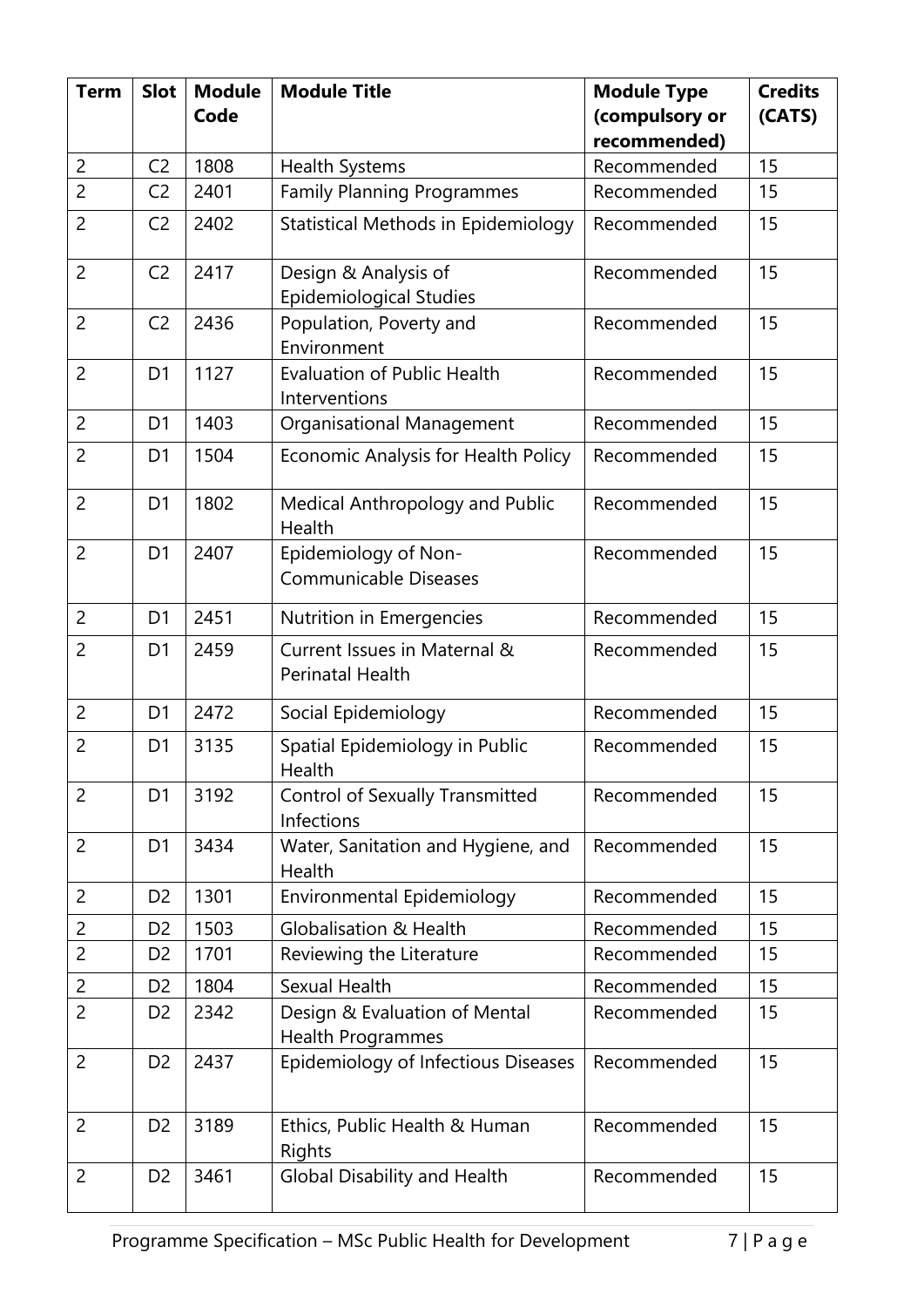| <b>Term</b> | Slot   Module<br>Code | <b>Module Title</b>               | <b>Module Type</b><br>(compulsory or<br>recommended) | <b>Credits</b><br>(CATS) |
|-------------|-----------------------|-----------------------------------|------------------------------------------------------|--------------------------|
|             | 3198                  | Applying Public Health Principles | Recommended                                          | 15                       |

# **Contact Time**

Student contact time refers to the tutor-mediated time allocated to teaching, provision of guidance and feedback to students. This time includes activities that take place in face-to-face contexts such as on-campus lectures, seminars, demonstrations, tutorials, supervised laboratory workshops, practical classes, project supervision and external fieldwork or visits, as well as where tutors are available for one-to-one discussions and interaction by email. Student contact time also includes tutor-mediated activities that take place in online environments, which may be synchronous (using real-time digital tools such as Zoom or Blackboard Collaborate Ultra) or asynchronous (using digital tools such as tutor-moderated discussion forums or blogs often delivered through the School's virtual learning environment, Moodle). Module contact time will be defined in the individual module specifications and provided to students at the start of their programme.

This definition is based on the one provided by the Quality Assurance Agency for [Higher Education \(QAA\) Explaining contact hours \(2011\) guidance document, page 4](https://www.qaa.ac.uk/docs/qaa/quality-code/contact-hours-guidance.pdf)  [available here.](https://www.qaa.ac.uk/docs/qaa/quality-code/contact-hours-guidance.pdf) Student contact time, together with time allocated for independent study and assessment, determines the total student study hours for a module or programme. Although there are separate hours allocated for each of these activities, they should always be clearly linked together to support effective learning. The London School of Hygiene and Tropical Medicine (LSHTM) defines high quality contact time as structured, focused, purposeful and interactive.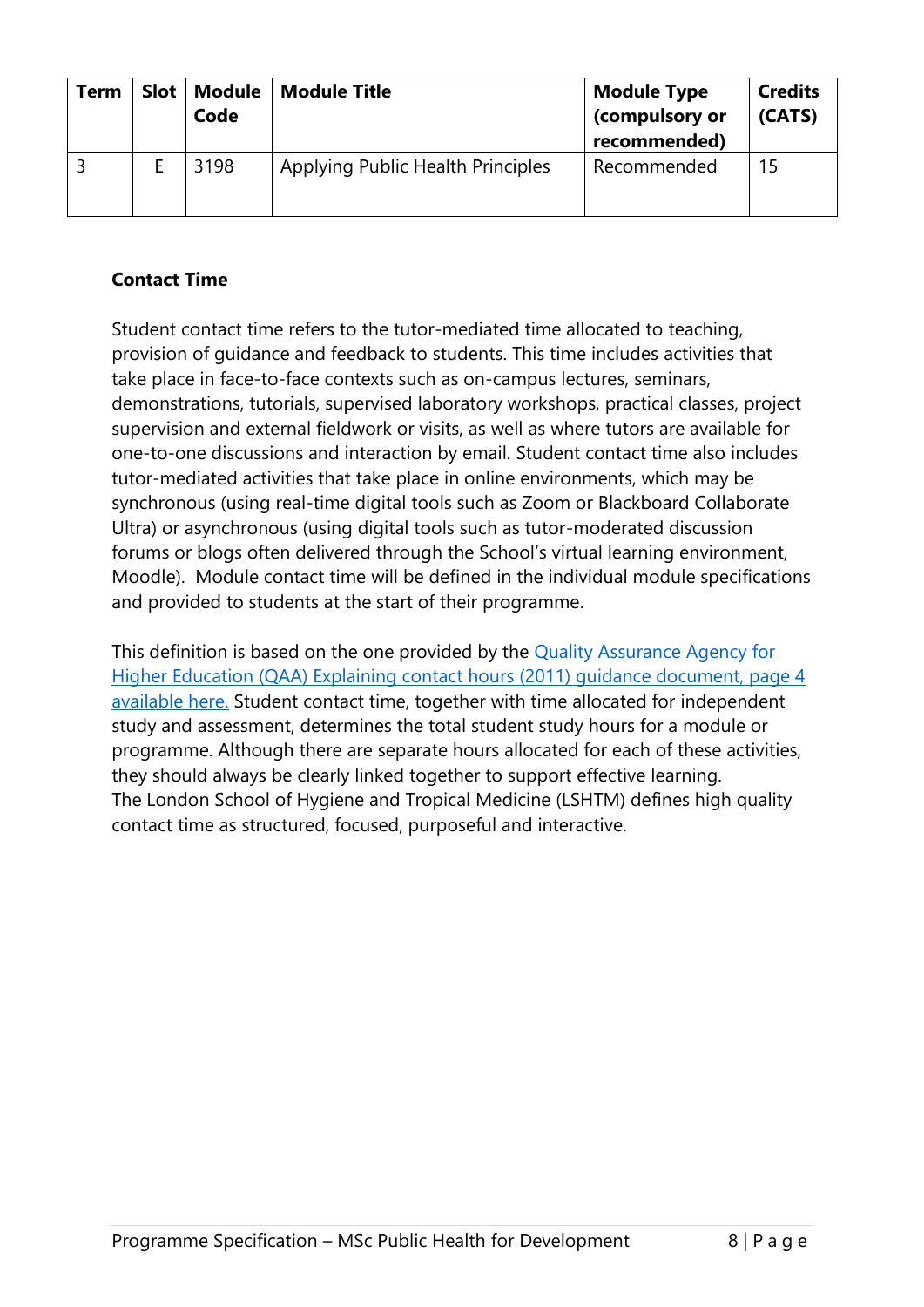# **4. Entry Requirements**

### **Criteria for admission**

# **General entrance requirements**

Applicants must normally satisfy LSHTM's general entrance requirements and additional programme-specific entrance requirements to be considered for admission. Applications must be submitted in accordance with the procedures and deadlines given in the web-based or printed prospectus.

In order to be admitted to a postgraduate taught degree programme of the London School of Hygiene & Tropical Medicine, an applicant must:

a) hold a first degree at Second Class Honours standard in a relevant discipline, a degree in medicine at the same standard, or another degree of equivalent awarded by an overseas institution recognised by UK Naric or Barrons.

### **OR**

b) hold a professional qualification appropriate to the programme of study to be followed obtained by written examinations and judged by the LSHTM to be equivalent to a second class Honours degree or above.

### **OR**

c) have relevant professional experience or training which is judged by the LSHTM to be equivalent to a second class Honours degree or above.

# **AND**

d) satisfy any additional requirements where prescribed for admission to a specific programme.

# **Additional requirement**

Successful applicants for the MSc Public Health for Development are expected to have two years' professional experience in Public Health in a low or middle-income country.

Any prospective student who does not meet the above minimum entry requirement, but who has relevant professional experience, may still be eligible for admission. Qualifications and experience will be assessed from the application.

For further information, please see [https://www.lshtm.ac.uk/study/how](https://www.lshtm.ac.uk/study/how-apply/applying-masters-degree-london/you-apply-msc)[apply/applying-masters-degree-london/you-apply-msc](https://www.lshtm.ac.uk/study/how-apply/applying-masters-degree-london/you-apply-msc)

# **English language entry requirements**